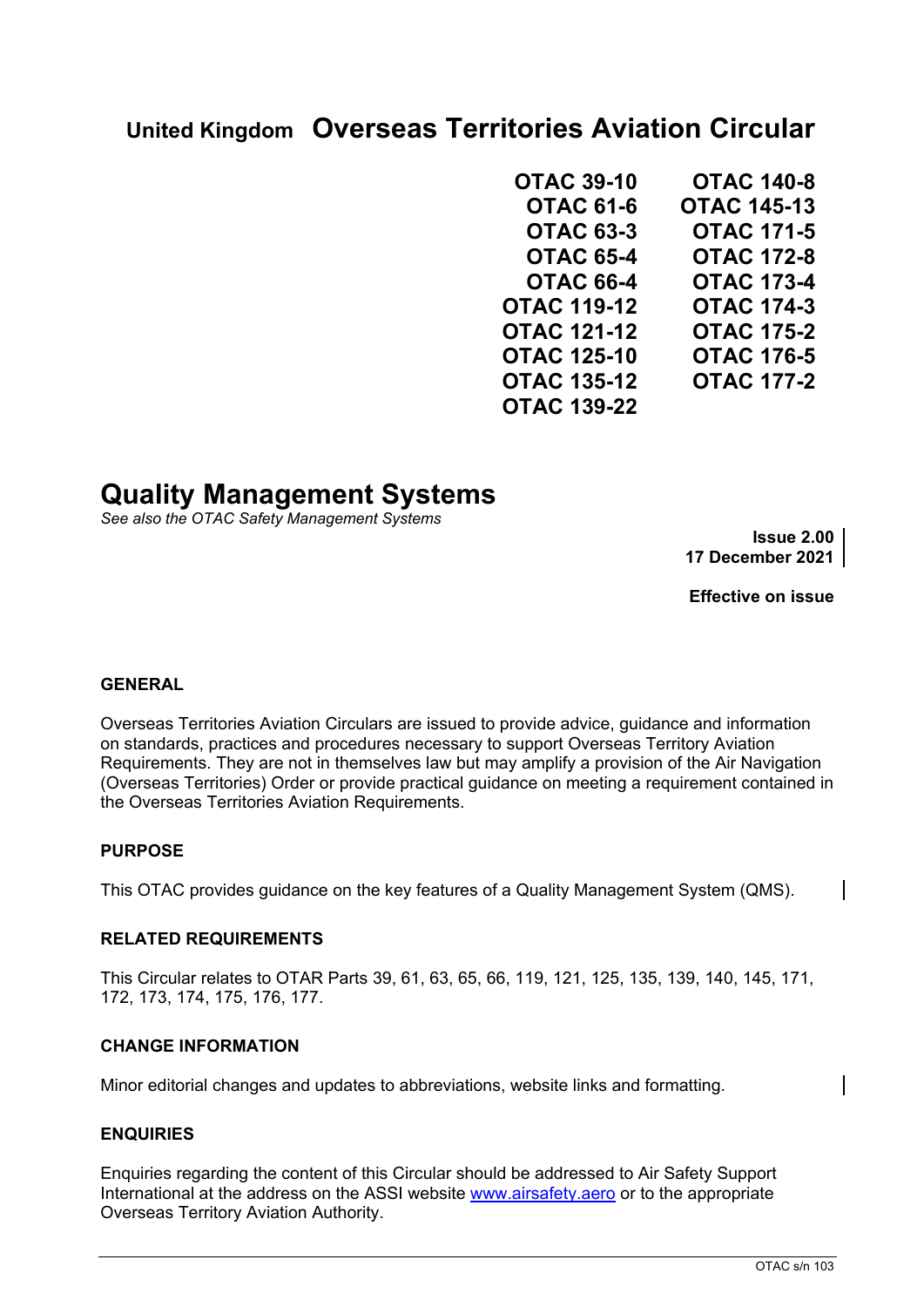## **CONTENTS**

| $\mathbf{\Delta}$ |  |
|-------------------|--|
|                   |  |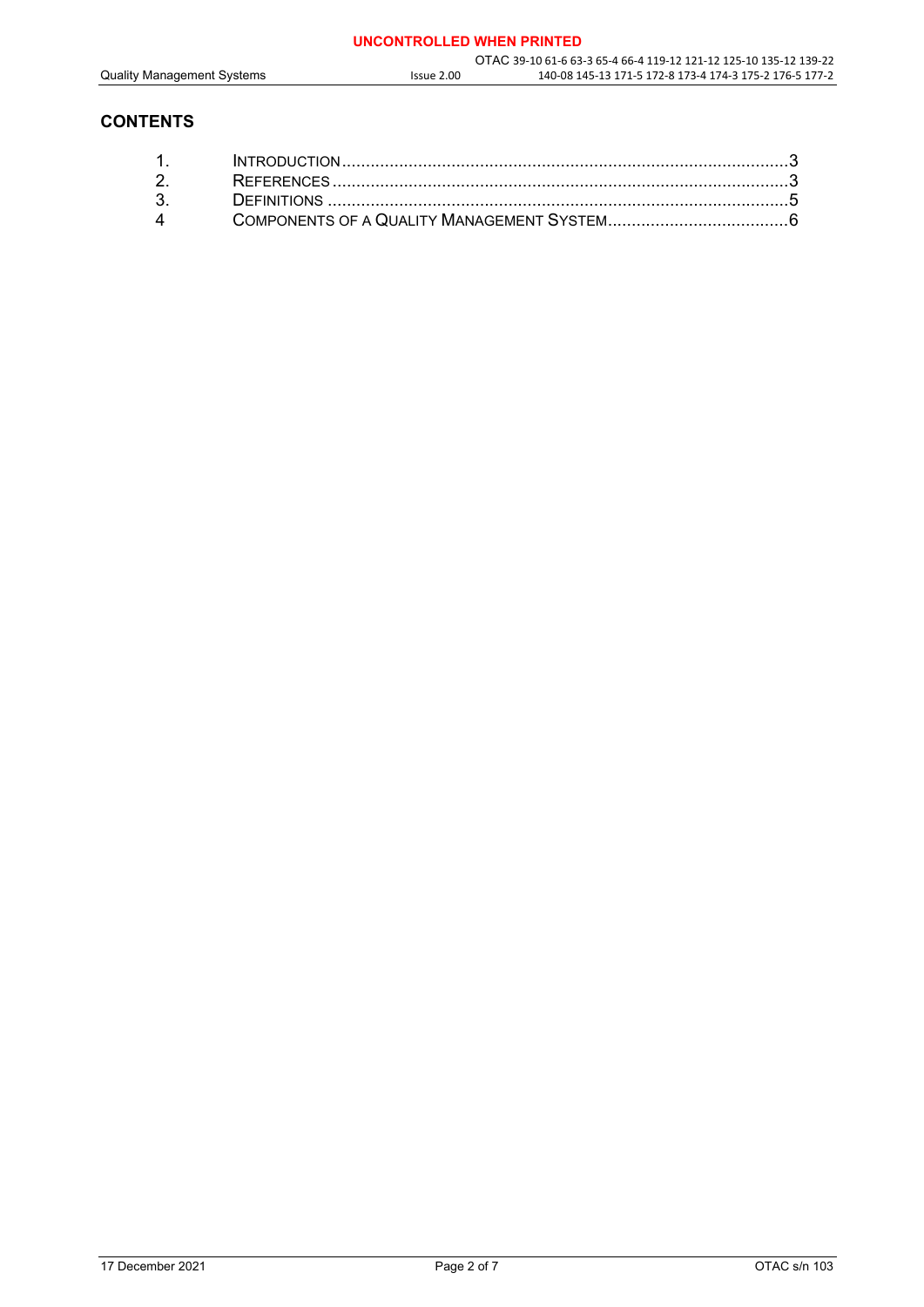# **1. Introduction**

- 1.1 Organisations seeking certification or approval, should develop, document, implement, and maintain a Quality (Safety) Management System (QMS) with appropriate internal Quality Assurance (QA) procedures. QMS, QA and Quality Control (QC) are explained in the definition section (section 3) of this OTAC.
- 1.2 Figure 1 attempts to illustrate the inter-relationship between a QMS and Safety Management System (SMS) as a single integrated system.
- 1.3 The QA process complements that of Safety Assurance (SA), with each having requirements for analysis, documentation, auditing and management reviews to assure that certain performance criteria are met. While safety assurance specifically monitors the effectiveness of safety risk controls, QA typically focuses on the organisation's compliance with regulatory requirements.
- 1.4 The complementary relationship between SA and QA allows for the integration of certain supporting processes. Therefore, a QMS should be seen as an integral part of the application, management and maintenance of a (SMS), see OTAC SMS-1.
- 1.5 The fundamental objectives of both SMS and QMS may be summarised as:
	- **Consistency**
	- Error/threat reduction
- 1.6 This OTAC provides guidance on essential elements of a basic QMS.

## **2. References**

ICAO Doc9859 Edition 3 – Safety Management Manual Chapter 2.9, Table 5-1. ICAO Doc9906 - Quality Assurance Manual for Flight Procedure Design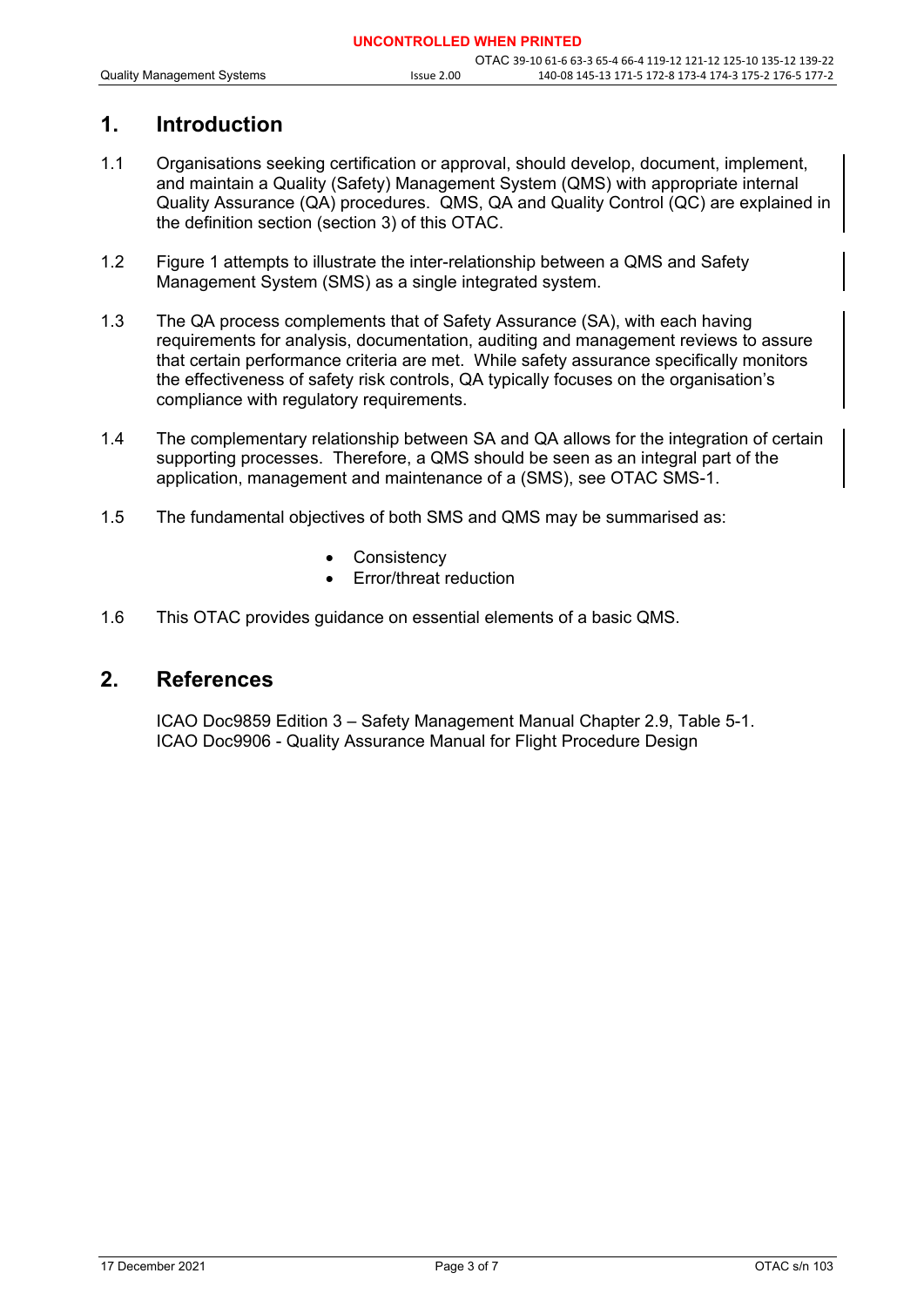

## **Figure 1 – The inter-relationship between QMS and SMS**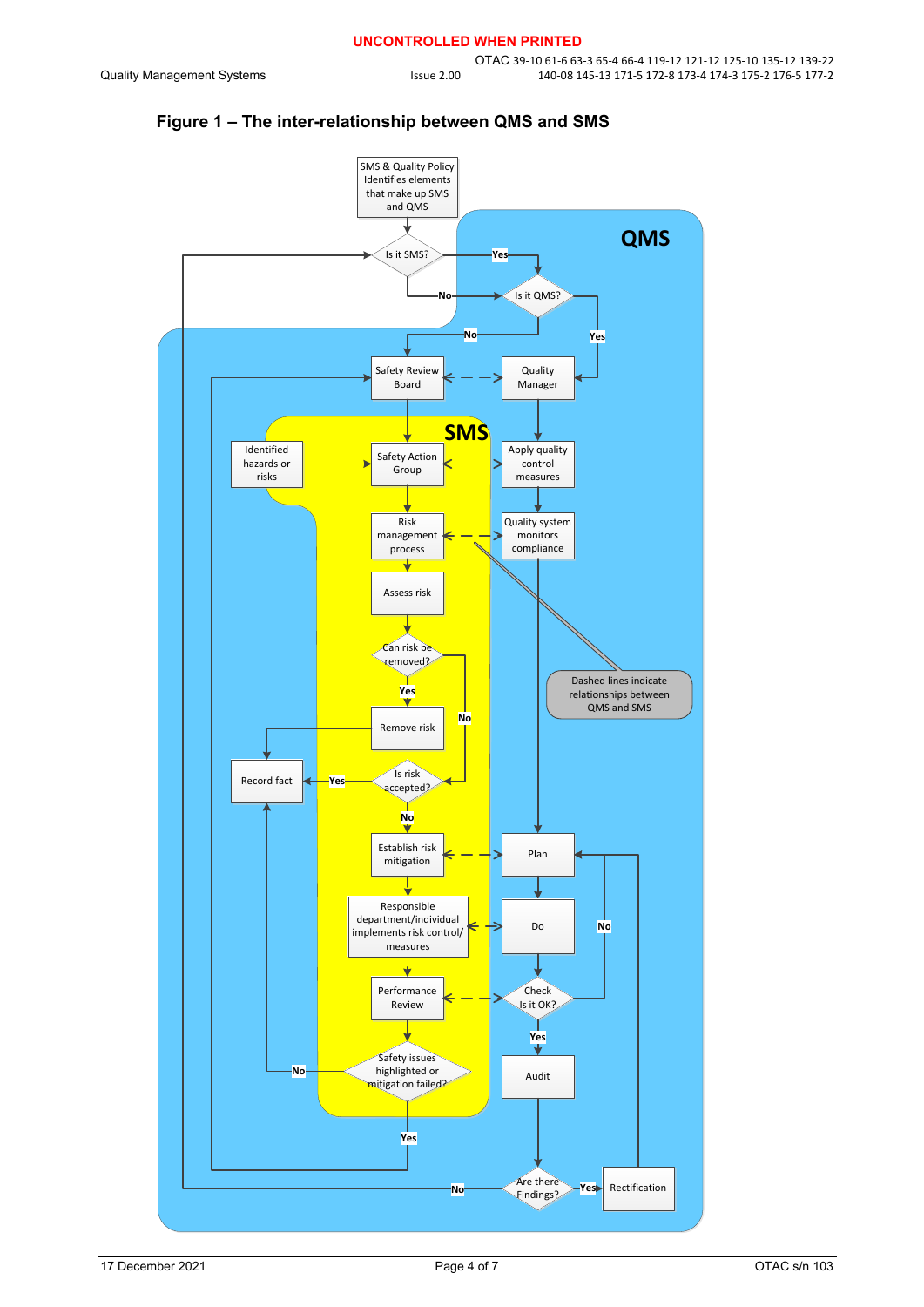# **3. Definitions**

3.1 The following key terms and phrases are defined to ensure a standard interpretation and understanding of the QMS and internal QA procedures.

#### **3.1.1 Concern**

A concern is a derived conclusion, supported by objective evidence that may become a Finding. A concern may generate a Preventive Action.

#### **3.1.2 Controls**

Controls are management and operational techniques, activities, and procedures that monitor the satisfactory performance of the organisation's operating processes and procedures.

#### **3.1.3 Evidence**

Evidence is a documented statement of fact that is based on observations, measurements, or tests that can be verified in a physical way, e.g. copies of documents or parts of documents, images showing the issue, signed file note or statement of circumstances, etc.

### **3.1.4 Finding**

A finding is a conclusion, supported by objective evidence that demonstrates non-compliance with a specific procedure, requirement or standard. A finding will generate a Corrective or Preventive Action.

#### **3.1.5 Inspection**

An inspection is the act of observing, measuring, testing, or gauging one or more characteristics of a particular event or action. This is to ensure that correct procedures and requirements are followed during the accomplishment of that event, or action.

#### **3.1.6 Quality Control (QC)**

QC are procedures to ensure a manufactured product or service complies to a defined set of quality criteria or meets the requirements of the client or end-user.

#### **3.1.7 Quality Assurance (QA)**

QA ensures a number of products or services meet consistently the specified requirements.

#### **3.1.8 Quality Management System (QMS)**

The QMS is the glue that bonds all the following together:

- The organizational structure
- The procedures
- The processes
- The resources

All of which are needed to implement a successful QMS.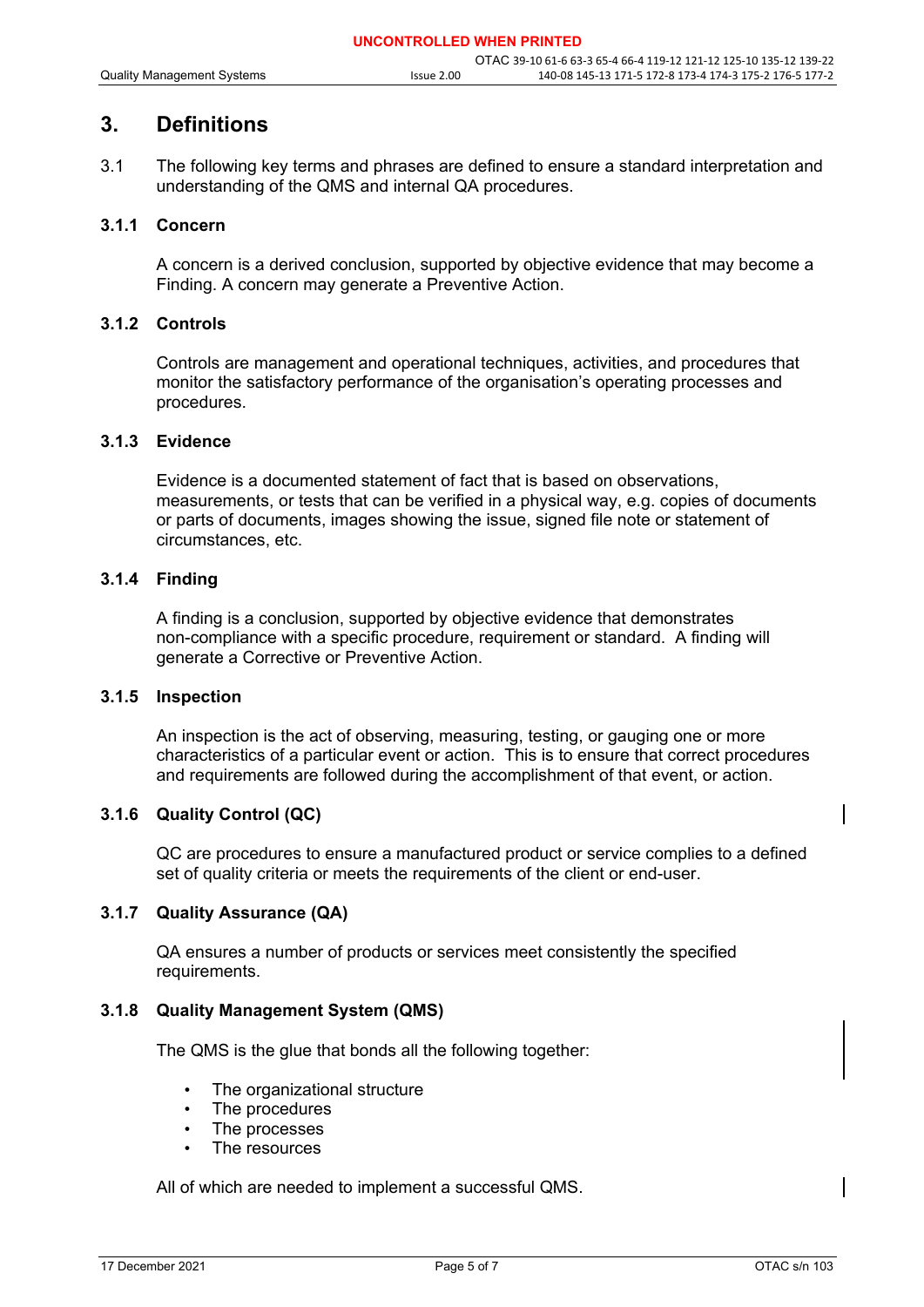#### **3.1.9 Root cause**

The root cause is the underlying organisational or technical system cause, or causes, of any finding or concern.

# **4. Components of a Quality Management System**

- 4.1 The following summarises the main elements needed for a QMS to be developed where required under the Overseas Territories Aviation Requirements (OTARs). There are many similarities with the content and structure of a safety management system. Wherever possible the systems should be integrated, see OTAC SMS-1 for comparison.
- 4.2 The relationship between SMS and QMS, as described by ICAO, is provided in Table 1.

#### **Table 1. Summary comparison of QMS and SMS**

| <b>QMS</b>                      | <b>SMS</b>                             |
|---------------------------------|----------------------------------------|
| Quality                         | Safety                                 |
| <b>Quality Assurance</b>        | Safety assurance                       |
| <b>Quality Control</b>          | Hazard identification and risk control |
| <b>Quality Culture</b>          | Safety culture                         |
| Compliance with requirements    | Acceptable level of safety performance |
| Prescriptive                    | Performance-based                      |
| Standards and specifications    | Organizational and human factors       |
| Reactive greater than Proactive | Proactive greater than Predictive      |

Source: ICAO Doc 9859 (edition 3) Safety Management Manual Table 5-1

#### **4.2.1 Quality Policy**

A clear statement of the organisation's policy, management principles and intentions, for a continuous process of improvement to the safety performance.

#### **4.2.2 Roles and Responsibilities**

Defined in writing for all personnel; and a process for ensuring that everyone is aware of their responsibilities.

#### **4.2.3 Non-compliance, Error or Deviation**

*Proactive* - an initial hazard identification process; a reporting scheme; and assessments conducted at regular intervals, and whenever changes are planned.

*Reactive* - collating information from failed or unsafe condition/error reports and accident and incident reports and ensuring that the requirements of relevant OTARs are met.

#### **4.2.4 Rectification and Mitigation**

A method for the analysis of risks and deciding how these will be mitigated; and ensuring implementation, communication and feedback to staff.